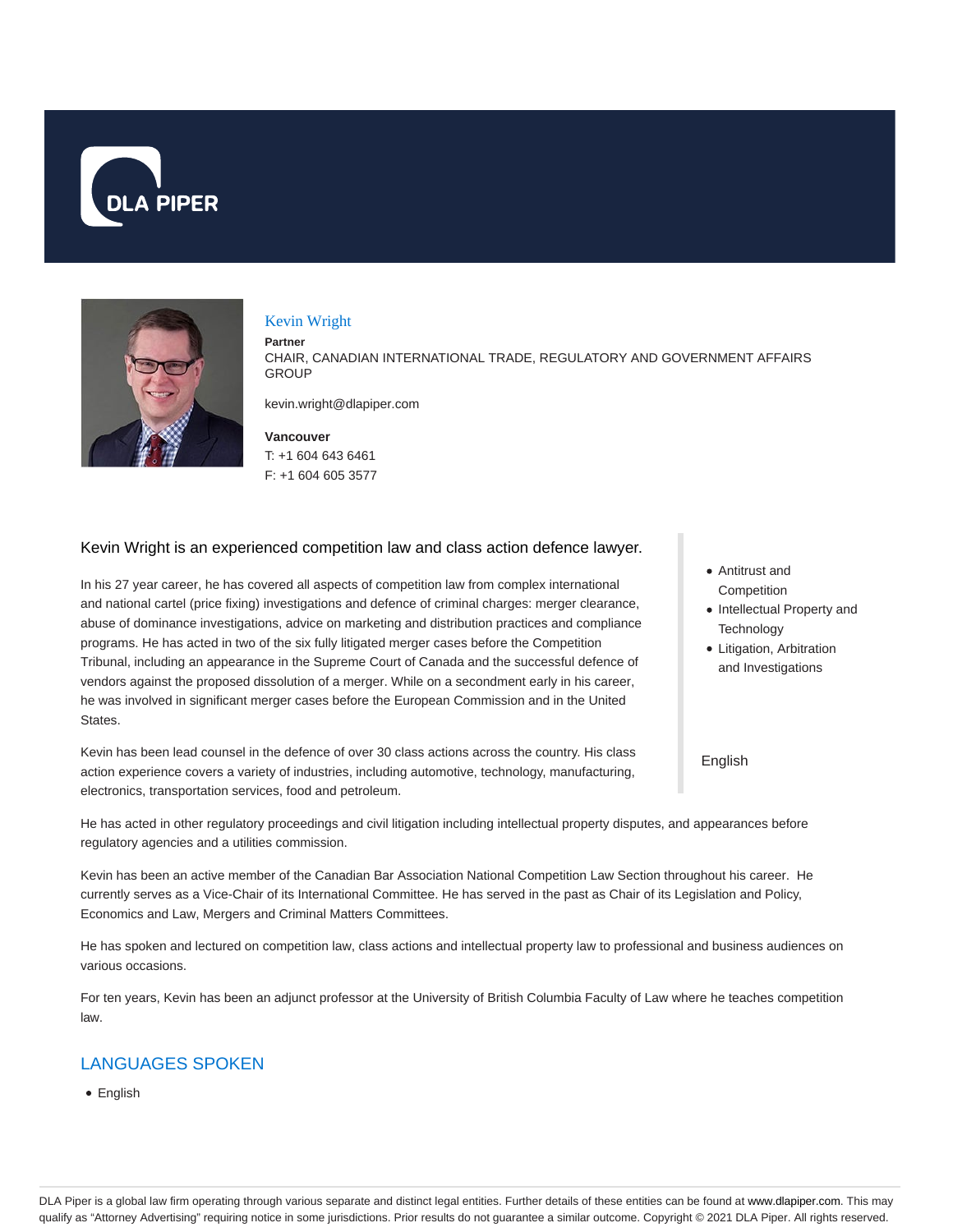- Acting for Trulieve Cannabis Corp. (CSE: TRUL) (OTC: TCNNF) in its proposed US\$2.1 billion acquisition of Harvest Health & Recreation Inc. (CSE: HARV, OTCQX: HRVSF).
- Defence counsel in many class actions involving alleged anticompetitive conduct, including in respect of Automobile Parts, Ocean Shipping Services, Bearings, Optical Disc Drives, Ramen Noodles, Capacitors, Resistors, Lithium Ion Batteries, Diesel Engine Emissions, DRAM, SRAM, Flash Memory, Smart Card Chips
- Defence counsel in class actions involving allegations of copyright infringement, breach of fuel supply contracts, and improper collection of excise taxes
- Counsel to the Vendor Respondents before the Competition Tribunal in CCS/Tervita merger case
- Counsel to the Competition Bureau in the Southam Newspapers merger case (including appearance before the Supreme Court of Canada)
- Appearance before the British Columbia Utilities Commission Inquiry into Gasoline and Diesel Prices in British Columbia
- Acted for Autopro Automation Consultants Ltd. in three-party acquisition transaction with Universal mCloud Corp. and Fulcrum Automation Technologies.
- Acted for CDW Canada Corp. in its acquisition of Scalar Decisions Inc., a leading technology solutions provider in Canada
- Acted for Sumitomo Metal Mining Co., Ltd. and Sumitomo Corporation in the September 2018 acquisition of the Pogo Gold Mine in Alaska by Northern Star Resources for US\$260 million
- Advised Nippon Paper Industries Co., Ltd., Marubeni Corporation and Daishowa North America Corporation in the \$465 million acquisition of Daishowa-Marubeni International Ltd. by Mercer International Inc.
- Defence of patent infringement litigation involving oil and gas drilling operations, safety-system devices, sawmills, and helicopter logging

## CREDENTIALS

## **Admissions**

British Columbia, 1994

## **Recognitions**

- Best Lawyers in Canada (Competition / Antitrust Law), 2021-2022
- Expert Guides: Guide to Competition and Antitrust, 2014, 2021
- Canadian Legal Lexpert<sup>®</sup> Directory (Competition Law), 2010-2022
- Lexpert® ALM 500 Directory (Competition Law), 2022
- Chambers Canada (Competition/Antitrust), 2016-2022
- Chambers Global (Competition Law), 2015; (Competition and Antitrust), 2018-2022
- The Legal 500 Canada (Competition and Antitrust), 2016-2022; (Dispute Resolution), 2018-2019
- The International Who's Who of Business Lawyers (Competition Lawyers & Economists), 2013-2017
- Lexpert<sup>®</sup> Guide to the Leading US/Canada Cross-border Litigation Lawyers in Canada, Competition Law, 2012, 2014, 2017
- Lexpert Canada's Leading Litigation Lawyers , 2020
- Who's Who Legal Canada Competition, 2016-2018
- Who's Who Legal Competition: Lawyers, 2016-2020

## **Education**

- J.D., (Honours), University of Toronto, 1993
- B.A., (Honours), University of Western Ontario, 1990